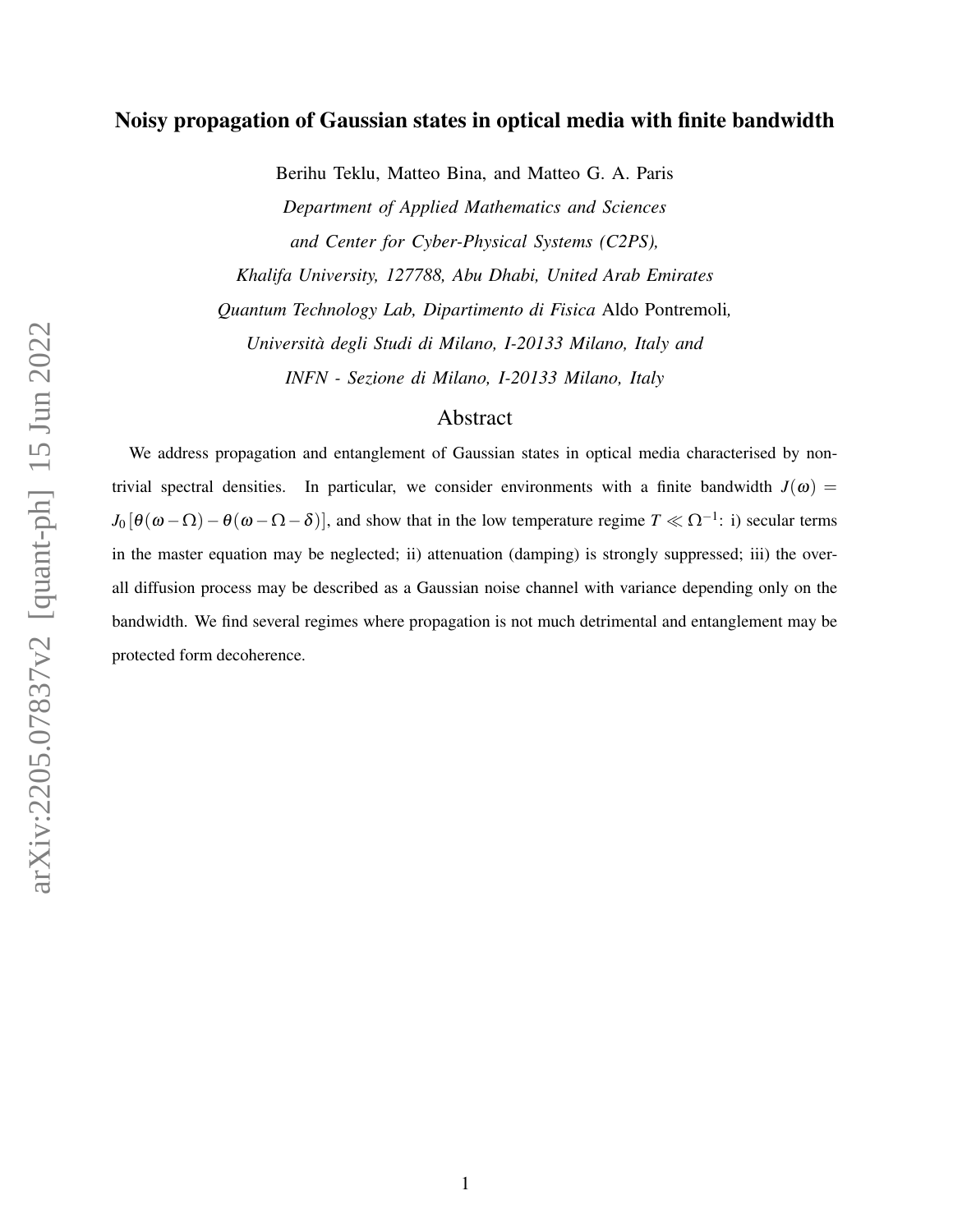## I. INTRODUCTION

Engineering and control of quantum systems in the presence of noise is a crucial step in the development of quantum technology [\[1](#page-10-0)[–10\]](#page-10-1). In turn, much attention has been devoted to describe the dynamics of open quantum systems for different kind of environments, i.e. different sources of damping and decoherence  $[11-14]$  $[11-14]$ . It is often challenging to obtain the exact dynamics of an open quantum system and different kinds of approaches have been developed to derive an approximate description at different levels of accuracy. Besides assuming a weak coupling, the approximations usually employed to obtain analytic master (or Langevin) equations [\[15\]](#page-11-1) for the system under investigation include neglecting memory effects (Markovian approximation), using time coarse graining (not accounting for potential contributions coming from the short-time dynamics), and assuming some simplified form for the spectral density of the environment, e.g. a Lorentzian one or an Ohmic one with a large frequency cut-off.

On the other hand, there are several systems where nontrivial spectral densities appear, e.g. polarons in metals and semi-conductors, photonic crystals and micro-mechanical oscillators, and a question arises on the effect of the interaction with this kind of media on the quantum properties of a given system [\[16](#page-11-2)[–19\]](#page-11-3). Moreover, memory effects, backflow of information and short-time dynamics can play a significant role in these scenarios and a non-Markovian approach should be employed [\[20–](#page-11-4)[22\]](#page-11-5). Structured environments have been thoroughly studied and characterized from the point of view of quantum probing, both in the continuous- and discrete-variables regimes [\[23–](#page-11-6) [25\]](#page-11-7), in the context of bath engineering for controlled systems. In particular, we focus attention on composite systems where the propagation of frequencies in a limited range is forbidden, owing to the spectral properties of their constituents. A relevant example is that of photonics crystals made of materials with very different optical properties (e.g. different refraction indices), overall resulting in the creation of photonic band gaps [\[26–](#page-11-8)[30\]](#page-12-0).

In this paper, motivated by some recent experimental implementations in photonic crystal wave guides [\[31](#page-12-1)[–33\]](#page-12-2), we address the propagation of Gaussian states of light through a medium characterized by a finite bandwidth  $\delta$ , i.e. the spectral density  $J(\omega)$  of the structured environment is non-vanishing only in a given interval  $[\Omega, \Omega + \delta]$ . Though our analysis is based on a simple model, it shows that these spectral features result in a peculiar short-time dynamics of the system, where the secular terms may be neglected, pure attenuation is strongly suppressed, and the overall dynamics may be described as a Gaussian noise channel with variance depending only on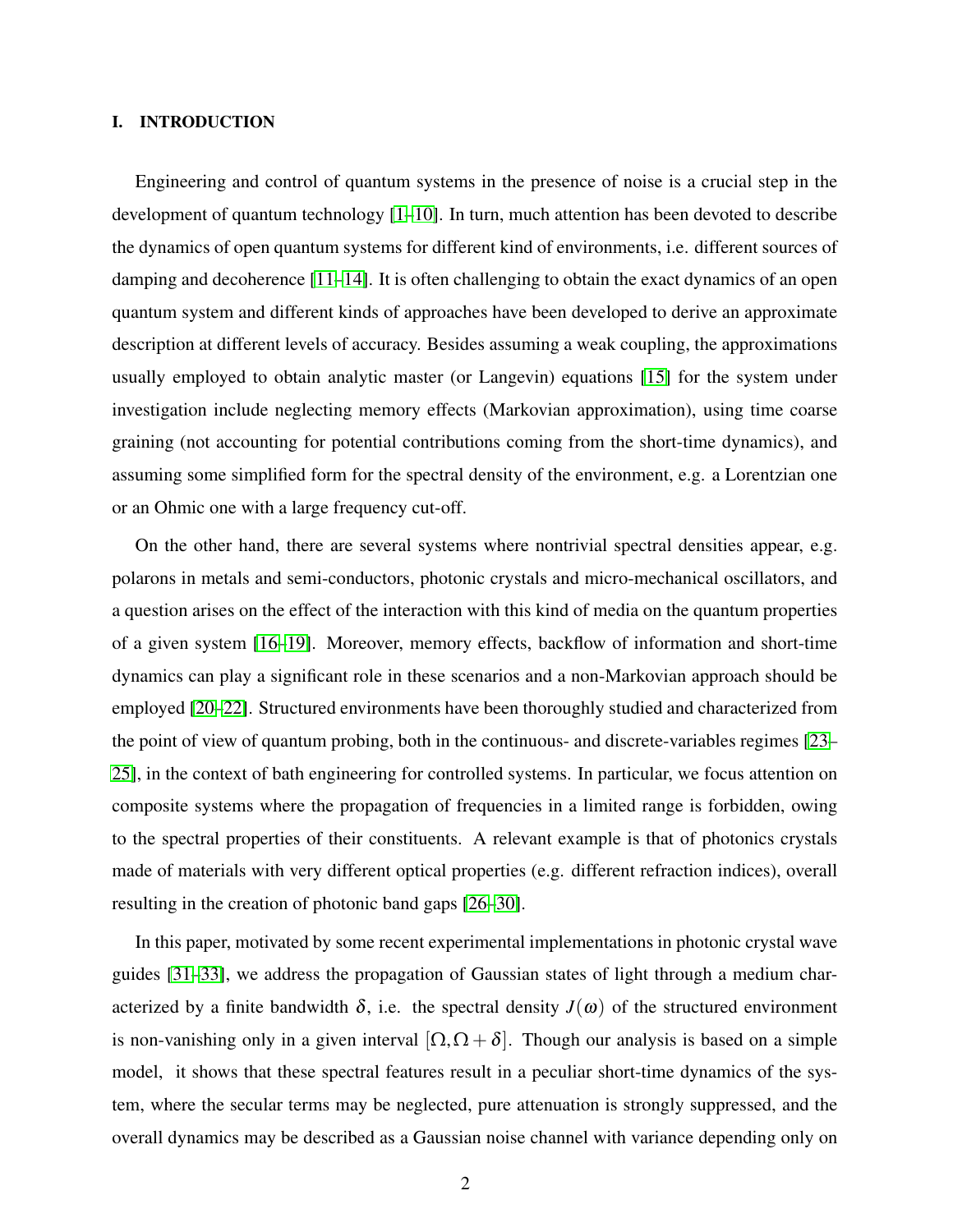the bandwidth parameters  $\delta$  and  $J_0$  and not on the natural frequency  $\omega_0$  of the mode, nor on the location Ω of the bandwidth in the spectrum. We then use our results to study the propagation of Gaussian entangled states in media with finite bandwidth.

The paper is stuctured as follows: in Sec. [II,](#page-2-0) we describe our model and present the non-Markovian master equation. Section [III](#page-4-0) illustrates the solution of the master equation with an initial Gaussian state. In addition, we review how to quantify entaglement for two-mode continuousvariable (CV) Gaussian state. In Sec. [IV](#page-6-0) we investigate the validity of the secular approximation, and discuss the dynamics of entanglement. Sec. [V](#page-9-0) closes the paper with some concluding remarks.

### <span id="page-2-0"></span>II. THE INTERACTION MODEL

Let us consider a single-mode field at natural frequency  $\omega_0$ , the system, interacting with an environment that we assume at thermal equilibrium. The interaction Hamiltonian in natural units may be written as

<span id="page-2-1"></span>
$$
H = \frac{\omega_0}{2} (P^2 + X^2) + \sum_n \frac{\omega_n}{2} (P_n^2 + X_n^2) - \alpha X \otimes \sum_j \gamma_j X_j,
$$
 (1)

where  $\alpha$  (dimensionless) is the overall coupling strength between the system and the environment, *X* and *P* are the canonical operators of the system mode,  $X_j$  and  $P_j$  are operators of the environmental modes. We remind that in terms of the field mode, the quadrature operators are given by  $X(\varphi) = (a e^{-i\varphi} + a^{\dagger} e^{i\varphi})/$ √ 2, with  $X \equiv X(0)$  and  $P \equiv X(\pi/2)$ . Finally, the quantities  $\omega_j$  denote the frequencies of the environmental modes, and  $\gamma_i$  are the (dimensional) couplings between the system and the *j*-th environmental mode. At  $t = 0$  we assume a factorized state  $\rho_0 \otimes \mathcal{E}$ , where  $\rho_0$  is the initial state of the system and  $\mathscr E$  an equilibrium (thermal) state of the environment, i.e.  $\mathscr{E} = e^{-\beta H_B}/\mathscr{Z}$ , where  $\beta = T^{-1}$  is the inverse temperature,  $H_B$  the free energy of the environment and  $\mathscr Z$  the partition function. This is a Gaussian state too. We use natural units and thus besides  $\hbar = 1$  we also have the Boltzmann constant  $k_B = 1$ .

<span id="page-2-2"></span>Upon evolving the overall system and tracing out the environmental degrees of freedom we obtain a time-local master equation, which describes the noisy evolution of the system mode [\[11,](#page-10-2) [34,](#page-12-3) [35\]](#page-12-4)

$$
\dot{\rho}(t) = -i[H_0, \rho(t)] + i r(t) \left[X^2, \rho(t)\right] - i \gamma(t) \left[X, \left\{P, \rho(t)\right\}\right] - \Delta(t) \left[X, \left[X, \rho(t)\right]\right] + \Pi(t) \left[X, \left[P, \rho(t)\right]\right],
$$
\n(2)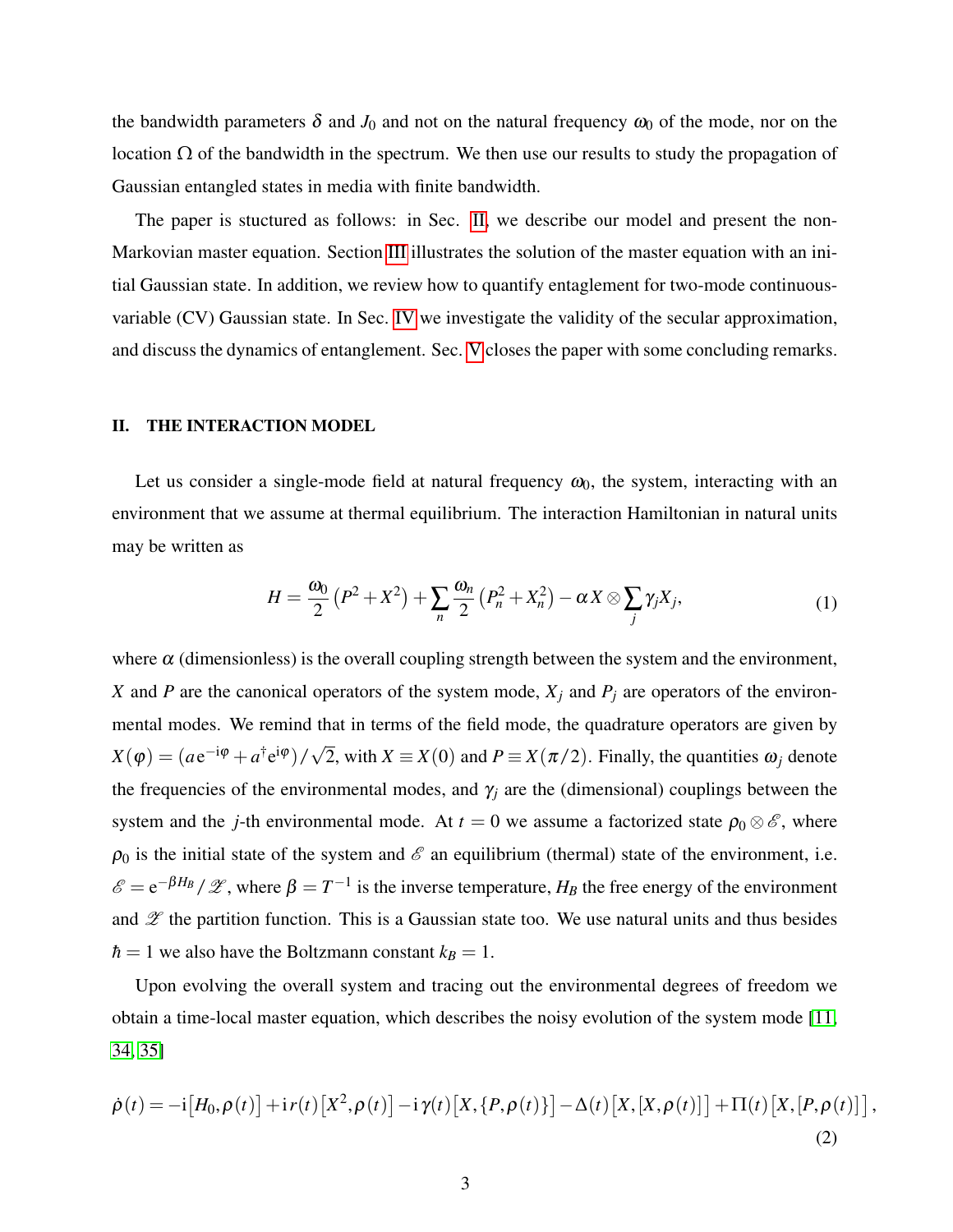where  $H_0$  is the free Hamiltonian (first term in Eq. [\(1\)](#page-2-1)), and  $[\cdot, \cdot]$  and  $\{\cdot, \cdot\}$  denote commutators and anticommutators, respectively. The first term in Eq. [\(2\)](#page-2-2) is due to the unitary part of the time evolution, whereas the second one induces a time-dependent energy-shift. The third term is a damping term and the last two are responsible for diffusion. The different time-dependent coefficients link the non-Markovian features of the dynamics with the spectral structure of the environment and its thermal excitations. Up to second order in  $\alpha$  we have

$$
\gamma(\tau) = \int_0^{\tau} ds \sin(\omega_0 s) \int_0^{\infty} d\omega J(\omega) \sin(\omega s), \quad \Delta(\tau) = \int_0^{\tau} ds \cos(\omega_0 s) \int_0^{\infty} d\omega \coth \frac{\beta \omega}{2} J(\omega) \cos(\omega s), \tag{3}
$$

$$
r(\tau) = \int_0^{\tau} ds \cos(\omega_0 s) \int_0^{\infty} d\omega J(\omega) \sin(\omega s), \quad \Pi(\tau) = \int_0^{\tau} ds \sin(\omega_0 s) \int_0^{\infty} d\omega \coth \frac{\beta \omega}{2} J(\omega) \cos(\omega s), \tag{4}
$$

where  $J(\omega) = \alpha^2 \sum_j \frac{\gamma_j}{2}$  $\frac{\partial f}{\partial x^2}$   $\delta(\omega - \omega_j)$  is the spectral density of the environment. The average number of thermal excitations for the mode at frequency  $\omega$  is given by  $N(\omega) = (e^{\beta \omega} - 1)^{-1}$ 1  $\frac{1}{2}(\coth \frac{\beta \omega}{2} - 1)$ , i.e.  $\coth \frac{\beta \omega}{2} = 2N(\omega) + 1$ .

A general solution of the master equation [\(2\)](#page-2-2) can be found through the quantum characteristic approach [\[36\]](#page-12-5) in terms of the canonical variables  $\vec{z} = (x, p)$ , assuming a weak coupling regime which corresponds to fulfill the condition  $\alpha \ll 1$ :

<span id="page-3-0"></span>
$$
\chi[\vec{z}](t) = e^{-\vec{z}^T \overline{W}(t)\vec{z}} \chi \left[ e^{-\frac{\Gamma(t)}{2}} R^{-1}(t)\vec{z} \right](0), \tag{5}
$$

where

$$
\Gamma(t) = 2 \int_0^t \gamma(\tau) d\tau
$$
\n(6)

$$
R(t) \simeq \begin{pmatrix} \cos(\omega_0 t) & \sin(\omega_0 t) \\ -\sin(\omega_0 t) & \cos(\omega_0 t) \end{pmatrix} \qquad M(\tau) = \begin{pmatrix} \Delta(\tau) & -\frac{\Pi(\tau)}{2} \\ -\frac{\Pi(\tau)}{2} & 0 \end{pmatrix}
$$
(7)

$$
\overline{W}(t) = e^{-\Gamma(t)} \left[ R^{-1}(t) \right]^T W(t) R^{-1}(t) \qquad W(t) = \int_0^t e^{\Gamma(\tau)} R^T(\tau) M(\tau) R(\tau) d\tau. \tag{8}
$$

Since the Hamiltonian [\(1\)](#page-2-1) is at most bilinear in the system quadrature operators, it is easy to prove that it induces a Gaussian evolution map, i.e. a map which preserves the Gaussian character of any initial Gaussian state [\[37\]](#page-12-6). For this reason, the resulting dynamics is usually referred to as a Gaussian channel.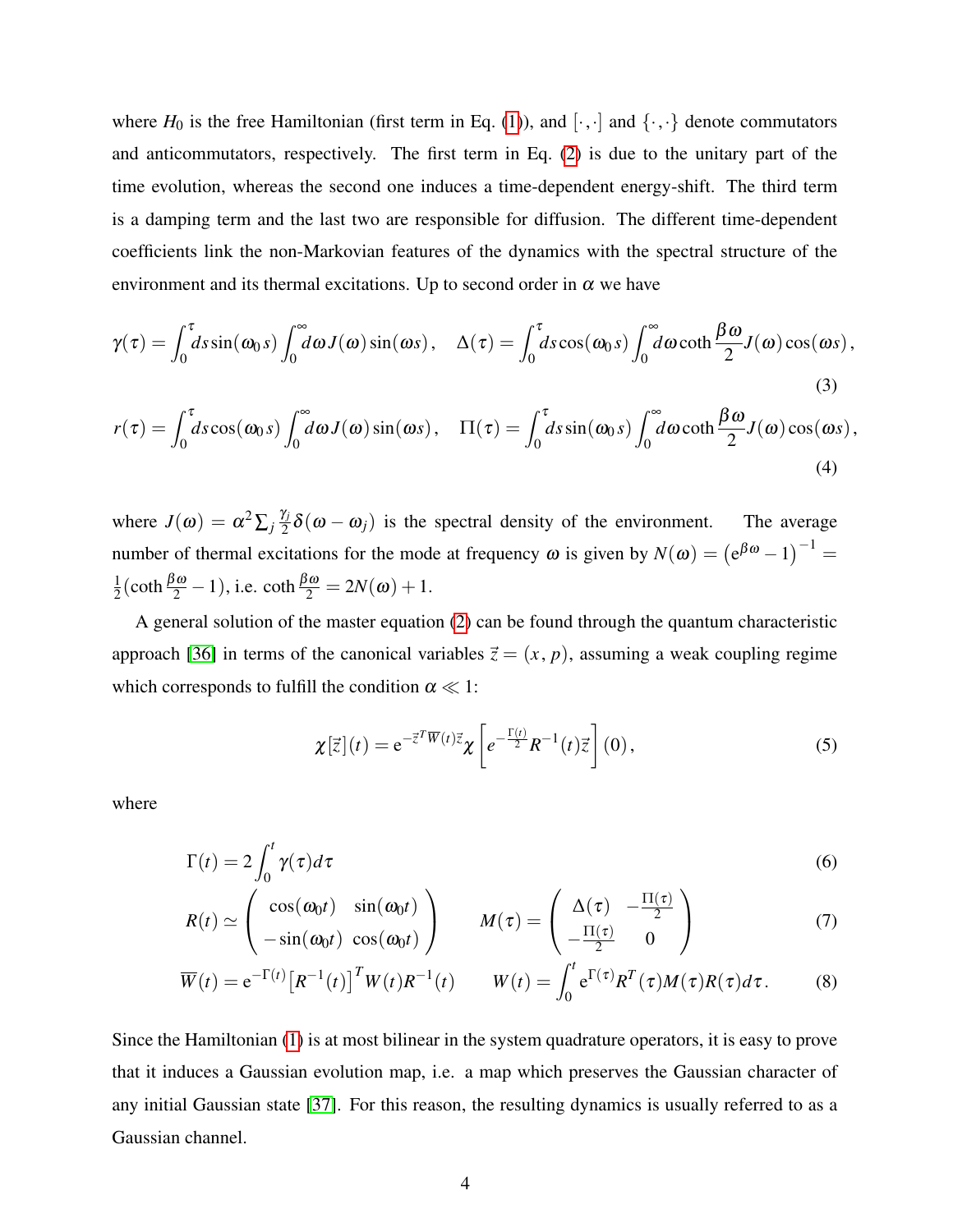## <span id="page-4-0"></span>III. DYNAMICAL EVOLUTION OF GAUSSIAN STATES

In this Section we review the solution of the master equation for Gaussian states [\[36\]](#page-12-5). In particular, we focus on two-mode Gaussian states (each one interacting with its own environment) in order to analyze the dynamics of entanglement. On the other hand, the conclusions about the features of the channel are general, and apply to signals with any number of modes.

Let us thus consider a single two-mode Gaussian state, with characteristic function at time  $t = 0$  $\chi_0(\vec{z}) = \exp\{-\frac{1}{2}\vec{z}^T\sigma_0\vec{z} - i\vec{z}^T\vec{\mathbf{X}}_{in}\}.$  The initial covariance matrix  $\sigma_0$  is a 4 × 4 matrix

<span id="page-4-6"></span>
$$
\sigma_0 = \begin{pmatrix} A_0 & C_0 \\ C_0^T & B_0 \end{pmatrix}, \tag{9}
$$

where  $\mathbf{A_0} = a \mathbb{I}$ ,  $\mathbf{B_0} = b \mathbb{I}$ ,  $\mathbf{C_0} = \text{Diag}(c_1, c_2)$ , with  $a, b > 0$  and  $c_1, c_2$  real numbers, and  $\mathbb{I}$  the  $2 \times 2$ identity matrix. We remind that the system-environment interaction, and thus the time evolution, maintains the Gaussian character [\[34,](#page-12-3) [38](#page-12-7)[–40\]](#page-12-8). The evolved state is a two-mode Gaussian state with mean and covariance matrix described by

$$
\mathbf{\bar{X}}_t = e^{-\Gamma(t)/2} \left[ R(t) \oplus R(t) \right] \mathbf{\bar{X}}_{in}
$$
\n(10)

$$
\sigma_t = e^{-\Gamma(t)} \left[ R(t) \oplus R(t) \right] \sigma_0 \left[ R(t) \oplus R(t) \right]^T + 2(\bar{W}(t) \oplus \bar{W}(t)). \tag{11}
$$

Upon substituting the expression of the coefficients obtained in the weak-coupling approximation, into Eqs. [\(10\)](#page-4-1) and [\(11\)](#page-4-2), the covariance matrix at time *t* may be written as

<span id="page-4-5"></span><span id="page-4-3"></span><span id="page-4-2"></span><span id="page-4-1"></span>
$$
\sigma_t = \left(\frac{\mathbf{A_t} \left| \mathbf{C_t} \right|}{\mathbf{C_t}^T \left| \mathbf{A_t} \right|}\right),\tag{12}
$$

where

$$
\mathbf{A_t} = \mathbf{A_0}e^{-\Gamma(t)} + \begin{pmatrix} \Delta_{\Gamma}(t) + [\Delta_{\rm co}(t) - \Pi_{\rm si}(t)] & -[\Delta_{\rm si}(t) - \Pi_{\rm co}(t)] \\ -[\Delta_{\rm si}(t) - \Pi_{\rm co}(t)] & \Delta_{\Gamma}(t) - [\Delta_{\rm co}(t) - \Pi_{\rm si}(t)] \end{pmatrix}
$$
(13)

and

$$
\mathbf{C}_{t} = \begin{pmatrix} c e^{-\Gamma(t)} \cos(2\omega_0 t) & c e^{-\Gamma(t)} \sin(2\omega_0 t) \\ c e^{-\Gamma(t)} \sin(2\omega_0 t) & -c e^{-\Gamma(t)} \cos(2\omega_0 t) \end{pmatrix}.
$$
 (14)

In order to obtain the compact forms [\(13\)](#page-4-3) and [\(14\)](#page-4-4), we have introduced the following expression

<span id="page-4-4"></span>
$$
\Delta_{\Gamma}(t) = e^{-\Gamma(t)} \int_0^t e^{\Gamma(s)} \Delta(s) ds \tag{15}
$$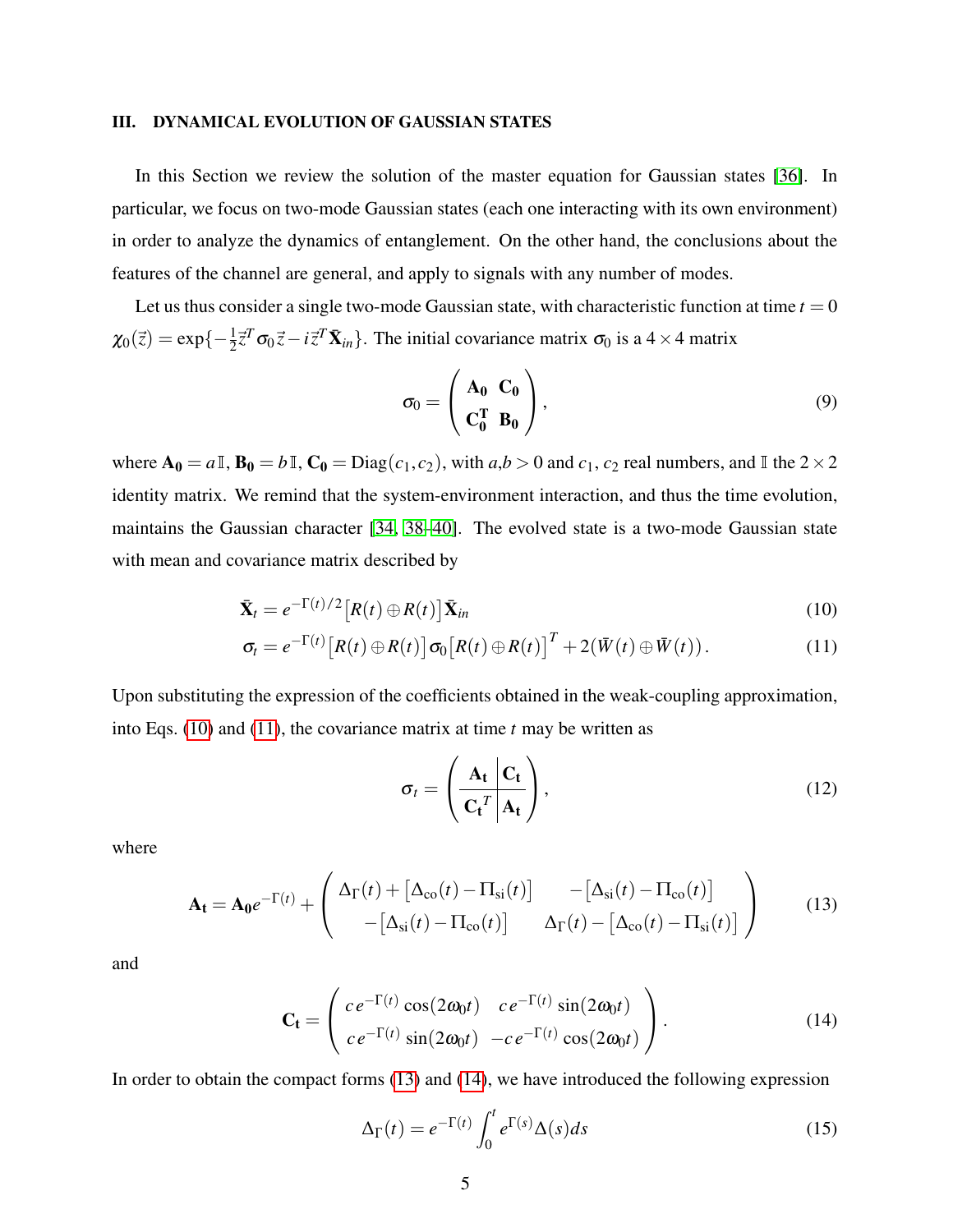and the secular coefficients

$$
\Delta_{co}(t) = e^{-\Gamma(t)} \int_0^t e^{\Gamma(s)} \Delta(s) \cos[2\omega_0(t-s)] ds \quad \Delta_{si}(t) = e^{-\Gamma(t)} \int_0^t e^{\Gamma(s)} \Delta(s) \sin[2\omega_0(t-s)] ds
$$
\n(16a)

$$
\Pi_{co}(t) = e^{-\Gamma(t)} \int_0^t e^{\Gamma(s)} \Pi(s) \cos[2\omega_0(t-s)] ds \quad \Pi_{si}(t) = e^{-\Gamma(t)} \int_0^t e^{\Gamma(s)} \Pi(s) \sin[2\omega_0(t-s)] ds.
$$
\n(16b)

In situations where the secular terms may be neglected (as we will see, this is our case) the diagonal blocks of the covariance matrix evolve as

<span id="page-5-0"></span>
$$
\mathbf{A_t} = \mathbf{A_0} e^{-\Gamma(t)} + \Delta_\Gamma(t) \mathbb{I} \,. \tag{17}
$$

Let us now introduce the main ingredient of our analysis, i.e. a specification of the properties of the bosonic reservoirs through the form of the spectral density. In order to describe the presence of a finite bandwidth, i.e. the fact that the propagation of certain frequencies, or a certain range of frequencies, is forbidden, we consider a spectral density of the form

$$
J(\pmb{\omega}) = J_0\left[\pmb{\theta}(\pmb{\omega} - \pmb{\Omega}) - \pmb{\theta}(\pmb{\omega} - \pmb{\Omega} - \pmb{\delta})\right].
$$

The parameter  $\delta$  represents the bandwidth of the distribution,  $\Omega$  specifies its location within the spectrum and  $J_0$  is the amplitude of the spectral density. In the low temperature regime, i.e. *T*  $\ll$  Ω<sup>-1</sup>, we may safely assume *N*(ω) ≈ 0 and coth  $\frac{\omega}{2T}$  ≈ 1 in Eq. [\(3\)](#page-3-0), and obtain an analytic expression for the relevant coefficients. In particular, we get a simplified form of the master equation coefficients

$$
\Delta(t) = J_0 \, \delta \, t, \qquad \gamma(t) = \frac{1}{3} J_0 \, \delta \, \omega_0 \, \Omega \, t^3. \tag{18}
$$

Using these expressions, it is straightforward to obtain the time-integrated functions. We have  $\Gamma(t) = \frac{1}{6} J_0 \delta \omega_0 \Omega t^4$ , and  $\Delta_{\Gamma}(t) = \frac{1}{2} J_0 \delta t^2$ . In the following, we express all the quantities in units of  $\omega_0$ , i.e. we make the replacements  $t \to \tau = \omega_0 t$ ,  $J_0 \to J_0/\omega_0$ ,  $\Omega \to \Omega/\omega_0$ , and  $\delta \to \delta/\omega_0$ . In this way, we may write the time-integrated functions in terms of the dimensionless time  $\tau$  and the dimensionless parameters  $\delta$ , *J*<sub>0</sub>, and  $\Omega$ 

$$
\Gamma(\tau) = \frac{1}{6} J_0 \, \delta \, \Omega \, \tau^4, \qquad \Delta_{\Gamma}(\tau) = \frac{1}{2} J_0 \, \delta \, \tau^2. \tag{19}
$$

Notice that the damping term depends on all the parameters, whereas the diffusion one does not depend on  $\Omega$ , i.e. on the location of the bandwidth. Since the memory effects due to the non-Markovian nature of the environment are taking place over short times, the above results imply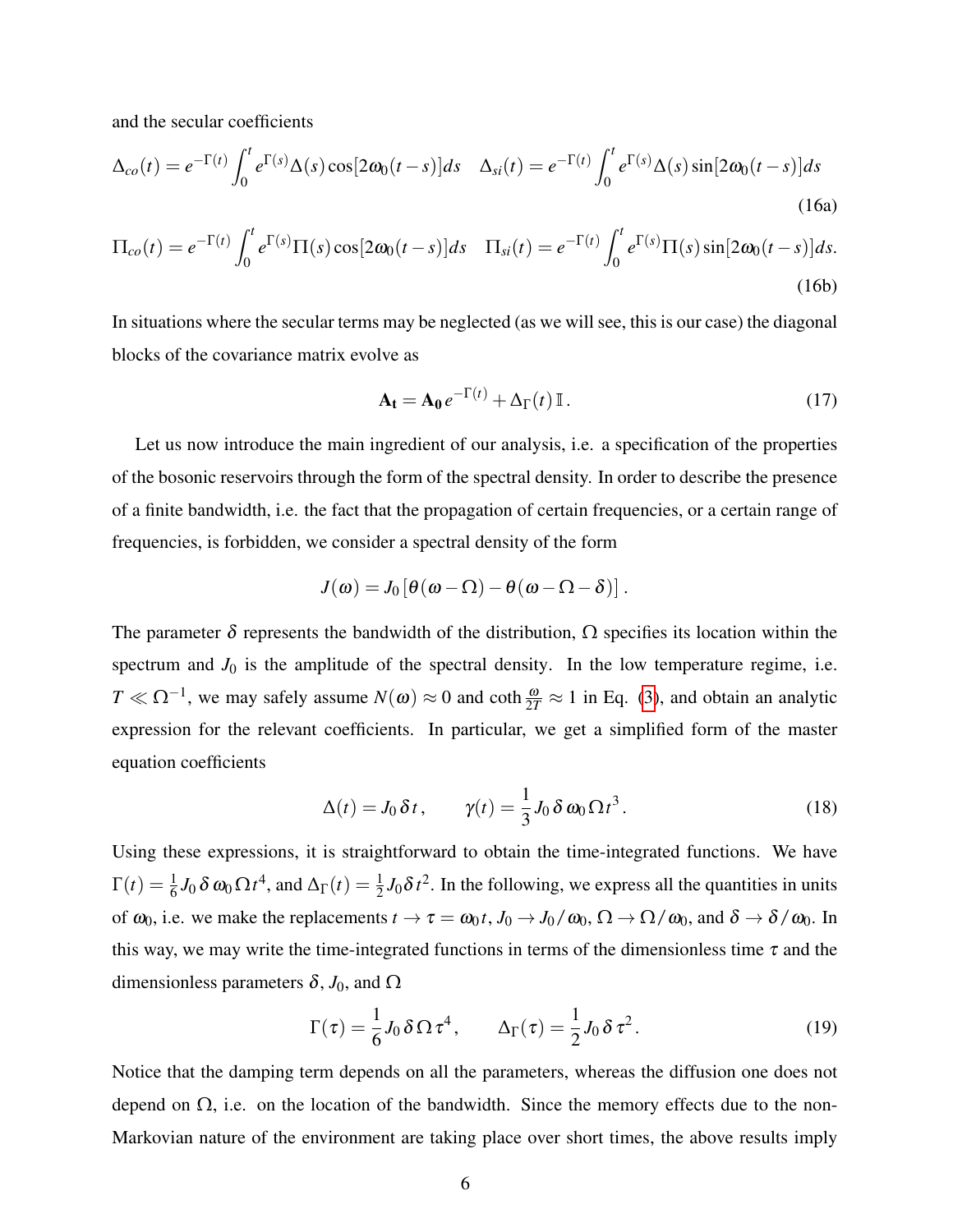that attenuation (damping) is strongly suppressed in the propagation through media with a finite bandwidth. Moreover, if the secular terms may be neglected, the overall diffusion process is governed by Eq. [\(17\)](#page-5-0) and by the espression of  $\Delta_{\Gamma}(\tau)$ . In other words, in this case the dynamics corresponds to a Gaussian channel where gain and loss compensate each other and the resulting effect is that of a diffusion [\[38\]](#page-12-7). This situation is usually referred to as a *Gaussian noise channel*. In our case, the variance of the Gaussian noise is depending only on the bandwidth parameters  $\delta$ and  $J_0$ , and not on the location  $\Omega$ .

## A. Quantification of entanglement

The entanglement of a two-mode CV system may be quantified by different entanglement monotones, including entanglement negativity [\[41\]](#page-12-9) and entanglement of formation [\[42](#page-12-10)[–44\]](#page-12-11). Both may be computed starting from the covariance matrix of the system. Here, for analytic convenience, we adopt the negativity  $E_N$  as an entanglement quantifier.

$$
E_N = \max(0, -2\log \kappa) \tag{20}
$$

<span id="page-6-1"></span>where  $\kappa$  is the minimum symplectic eigenvalue of the partially transposed Gaussian state under investigation. In terms of the the covariance matrix  $\sigma_t$  in Eq. [\(12\)](#page-4-5), and exploiting the fact that we are dealing with symmetric states we may write  $\kappa$  as

$$
\kappa = \sqrt{2} \sqrt{I_1 - I_3 - \sqrt{(I_1 - I_3)^2 - I_4}}.
$$
\n(21)

The quantities  $I_k$  are the symplectic invariants of the covariance matrix, i.e.  $I_1 = det[A_t], I_3 =$  $det[\mathbf{C}_t]$  and  $I_4 = det[\sigma_t]$ .

#### <span id="page-6-0"></span>IV. VALIDITY OF THE SECULAR APPROXIMATION AND ENTANGLEMENT DYNAMICS

Protecting entanglement during evolution and avoiding entangled sudden death [\[9,](#page-10-3) [45–](#page-12-12)[53\]](#page-13-0) is a major task in different areas of quantum information science. In this framework, it has been shown [\[54\]](#page-13-1) that some beneficial effects may be obtained by engineering structured environment such as a photonic bandgap materials [\[55,](#page-13-2) [56\]](#page-13-3), and this motivates us to analyze in some details the dependence of the dynamics on the parameters of spectral density, and their interplay with the natural frequency of the involved modes.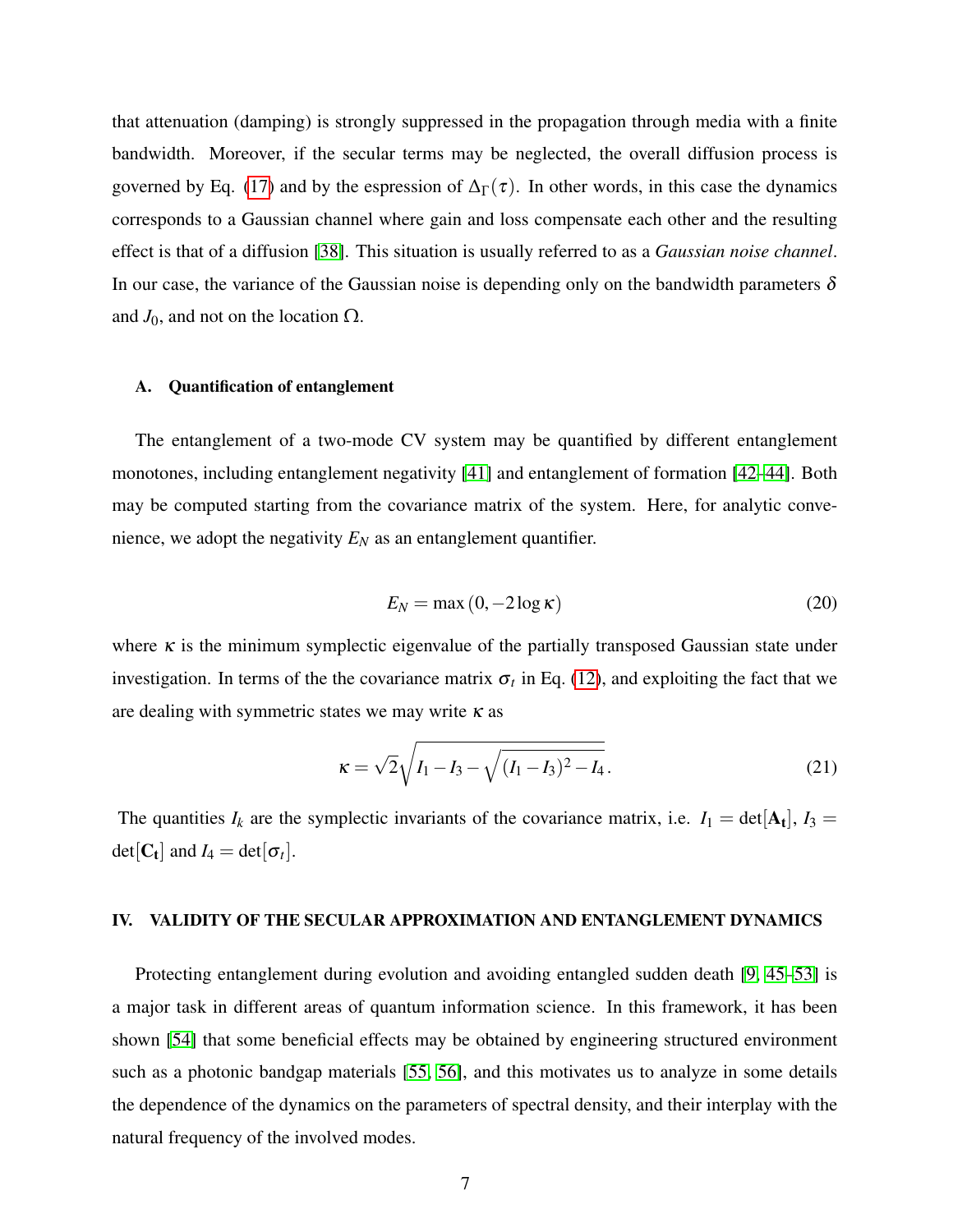The evolution induced by the master equation Eq. [\(2\)](#page-2-2) corresponds to a Gaussian map, i.e., an initial Gaussian state maintains its character. It is thus possible to obtain the expression of the covariance matrix at time and then evaluate entanglement at any time for the two modes initially excited in any entangled Gaussian state [\[57\]](#page-13-4). To be specific, we address situations where the system of two modes is initially prepared in a twin-beam (TWB) state, i.e. a maximally entangled Gaussian state having covariance matrix coefficients  $a = b = \cosh 2r$ ,  $c = \sinh 2r$  with  $r > 0$  (see Eq. [\(9\)](#page-4-6)) and analyze the state propagation in a reservoir with a finite bandwidth spectral density.



<span id="page-7-0"></span>FIG. 1. Comparison between the results obtained with and without the secular terms. The three panels show the symplectic eigenvalue  $\kappa$  as a function of the dimensionless time  $\tau$  for different values of the other (dimensionless) parameters. The solid black curves denote results obtained with the secular approximation (i.e. dropping the secular terms) whereas the red dashed curves denote the full expression including the secular terms. In the left panel [panel (a)] we show results for  $\delta = 10^{-4}$ ,  $\Omega = J_0 = 1$  and different values of the TWB parameter *r* (from top to bottom  $r = 0.01, 0.1, 0.3, 0.5$ , and 0.9). In panel (b), we show results for  $\delta = 10^{-3}$  and the same values of the other parameters as in panel (a). In panel (c), we show results for  $\delta = 10^{-3}$ ,  $J_0 = 1$ ,  $\Omega = 3$  and for different values of the TWB parameter [as in panel (a)].

At first, we investigate the validity of the secular approximation, i.e. we check when the secular terms may be dropped. To this aim, we calculate the symplectic eigenvalue  $\kappa$  with and without the secular terms for an initial TWB state with parameter *r* and compare results for different values of the involved parameters. Using the secular approximation, the expression of  $\kappa$  reads as follows

<span id="page-7-1"></span>
$$
\kappa = \frac{1}{2} \left( \tau^2 J_0 \delta + e^{-2r - \frac{1}{6} \tau^4 J_0 \delta \Omega} \right)
$$
 (22)

whereas the full expression including the secular terms is rather cumbersome and it is not reported here. Notice also that  $\kappa$  depends on the product  $J_0\delta$  rather than on the two parameters independently. We will thus set  $J_0 = 1$  (which means  $J_0 = \omega_0$  in the original dimensional system) in the following.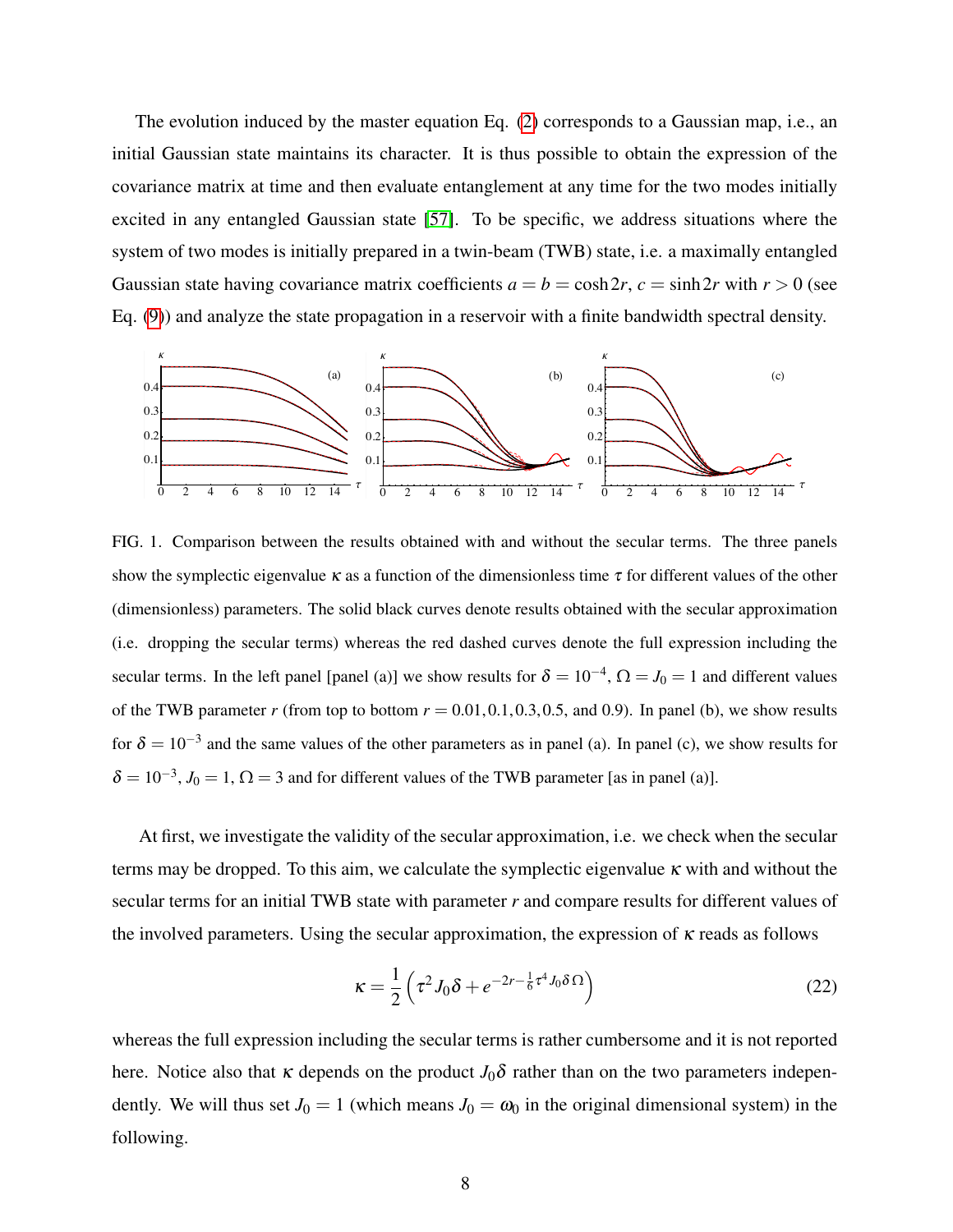The comparison between the secular and non secular solution is illustrated in Fig. [1.](#page-7-0) More specifically, in the left panel of Fig. [1](#page-7-0) [panel (a)] we show  $\kappa$  as a function of  $\tau$  for  $\delta = 10^{-4}$ ,  $\Omega = J_0 = 1$  and for different values of the TWB parameter *r*. In the center panel,  $\kappa$  as a function of  $\tau$  is shown for  $\delta = 10^{-3}$  and the same values of the other parameters. Finally, in the right panel of Fig. [1](#page-7-0) [panel (c)] we show  $\kappa$  as a function of  $\tau$  for  $\delta = 10^{-3}$ ,  $J_0 = 1$ ,  $\Omega = 3$  and for different values of the TWB parameter *r*. In all the plots, the solid black lines denote the results without the secular terms and the red dashed lines with the secular terms. We remind that all the involved parameters are in units of  $\omega_0$ .

The first observation is that the validity of the secular approximation is a property of the channel, i.e. it is almost independent on the TWB parameter. Moreover, we see that for short times the secular approximation is always valid, independently on the other parameters. How "short" should be the time depends instead on the property of the environment. More precisely, the secular approximation holds for longer times if the bandwidth  $\delta$  and the location  $\Omega$  are smaller. We also notice that the region of validity of the secular approximation coincides with the region where the dynamics for different values of *r* differ: when the function  $\kappa(\tau)$  no longer depends on the initial value of *r* the secular approximation starts to fail (though the behaviour of the different functions may be closer also before that time).

Having established that the secular approximation holds in a rather wide of the parameter range and for a rather long period of time, we now proceed by studying the dynamics of entanglement, i.e. we study the behaviour of  $E_N$  [calculated according to Eqs. [\(20\)](#page-6-1) and [\(22\)](#page-7-1)] as a function of time for different values of the involved parameters. Results are reported in Fig. [2,](#page-9-1) where we show *E<sub>N</sub>* as funtion of  $\tau$  for:  $\Omega = 1$ ,  $J_0 \delta = 0.01$  and different values of *r* [panel (a)],  $\Omega = 1$ ,  $r = 1$ , and different values of the product *J*<sub>0</sub> $\delta$  [panel (b)], *J*<sub>0</sub> $\delta$  = 0.01, *r* = 1, and different values of  $\Omega$  [panel (c)].

The first observation is that the  $E_N$  is not monotone in time, a clear signature of non-Markovianity [\[53,](#page-13-0) [58\]](#page-13-5). Moreover, we observe the phenomenon of entanglement sudden death [\[45,](#page-12-12) [46\]](#page-13-6) which occurs at a time determined only by the bandwidth [compare results in panels (a) and (c), where  $\delta$ is fixed, to those in panel (b) where  $\delta$  is varying].

Overall, the results of Fig. [2](#page-9-1) may be summarised as follows. The initial entanglement (determined by *r*) influences the dynamics at short times, but then the behaviour becomes universal and determined by the properties of the environment. In particular, sudden death occurs at a time determined by the bandwidth. The location of the bandwidth influences entanglement to a lesser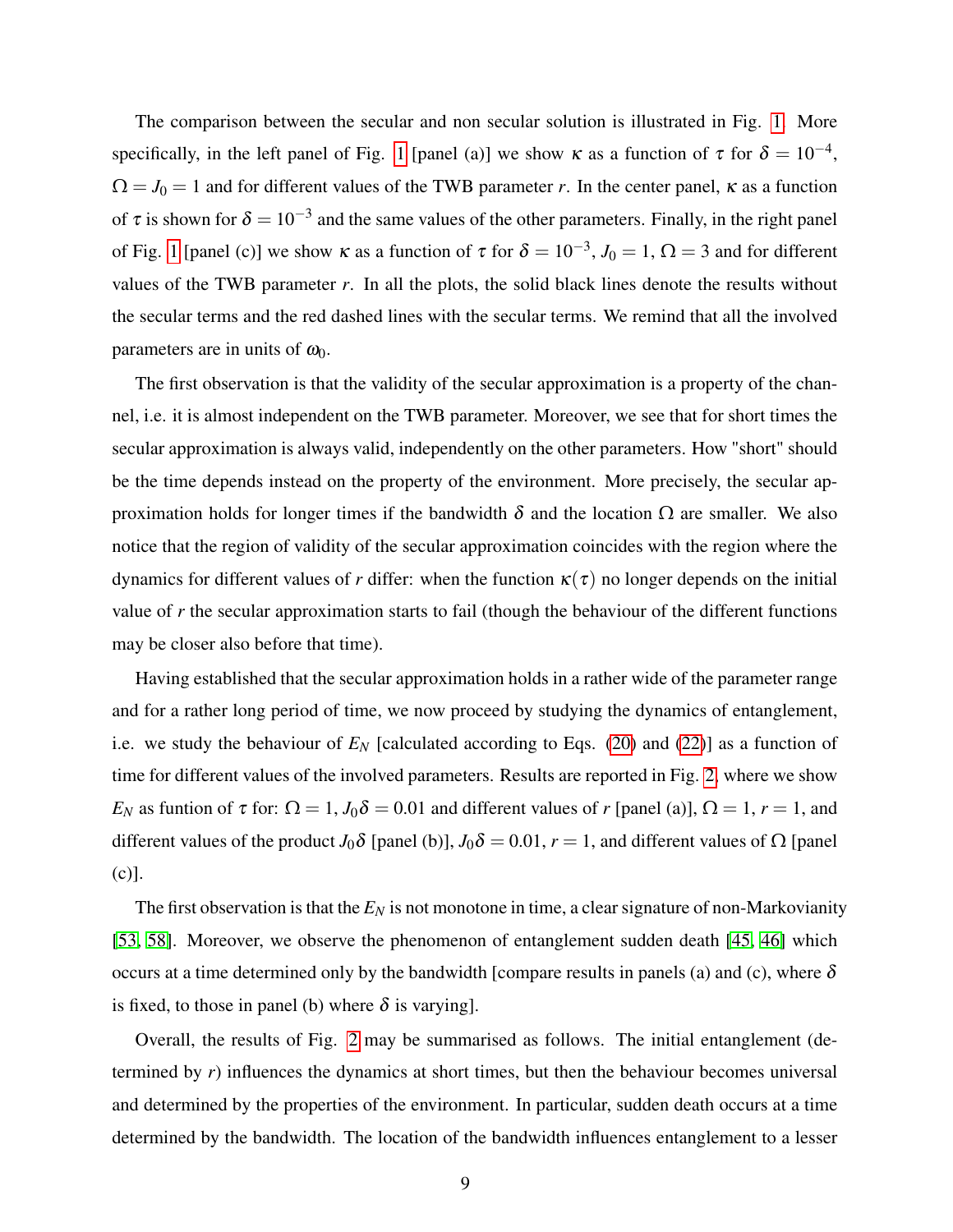

<span id="page-9-1"></span>FIG. 2. Entanglement negativity  $E_N$  as a function of the dimensionless time  $\tau$  for different values of the involved (dimensionless) parameters. In panel (a) we show results for  $\Omega = 1$ ,  $J_0 \delta = 0.01$  and different values of *r*, from top to bottom  $r = 10, 2, 1, 0.5, 0.1$ , corresponding to gray, magenta, green, blue and red curve, respectively. In panel (b) we show results for  $\Omega = 1$ ,  $r = 1$ , and different values of the product  $J_0 \delta$ , from top to bottom  $J_0 \delta = 10^{-3}$ ,  $10^{-5/2}$ ,  $10^{-2}$ ,  $10^{-3/2}$ ,  $10^{-1}$  [same colors as in panel (a)]. In panel (c) we show results for  $J_0 \delta = 0.01$ ,  $r = 1$ , and different values of  $\Omega$ , from top to bottom  $\Omega = 10, 2, 1, 0.5, 0.1$  [same colors as in panel (a)].

extent. On the other hand, it may be fruitfully exploited, since increasing  $\Omega$  leads to an increase of non-Markovianity and, in turn, to a temporary increase of entanglement [see panel (c)], at least for large  $\Omega$ .

## <span id="page-9-0"></span>V. CONCLUSIONS

In this work, we have analyzed the entanglement dynamics in optical media characterized by a finite bandwidth. Upon assuming weak coupling and low temperature, we have obtained an exact analytic solution for the time dependent two-mode covariance matrix describing a Gaussian state of our system in the short time non-Markovian limit. Our results show that attenuation (damping) is strongly suppressed whereas the diffusion term depends only on the bandwidth.

We have investigated the entanglement dynamics as a function of the bandwidth, the natural frequency and the initial amount of entanglement and show that there exist a wide range of situations where decoherence is not much detrimental and entanglement may persist for a longer time. We have also proved that secular terms may be neglected in the short time non-Markovian limit. Our results are encouraging and show that materials with a photonic bandgap may provide a reliable way to transmit entanglement over long distance.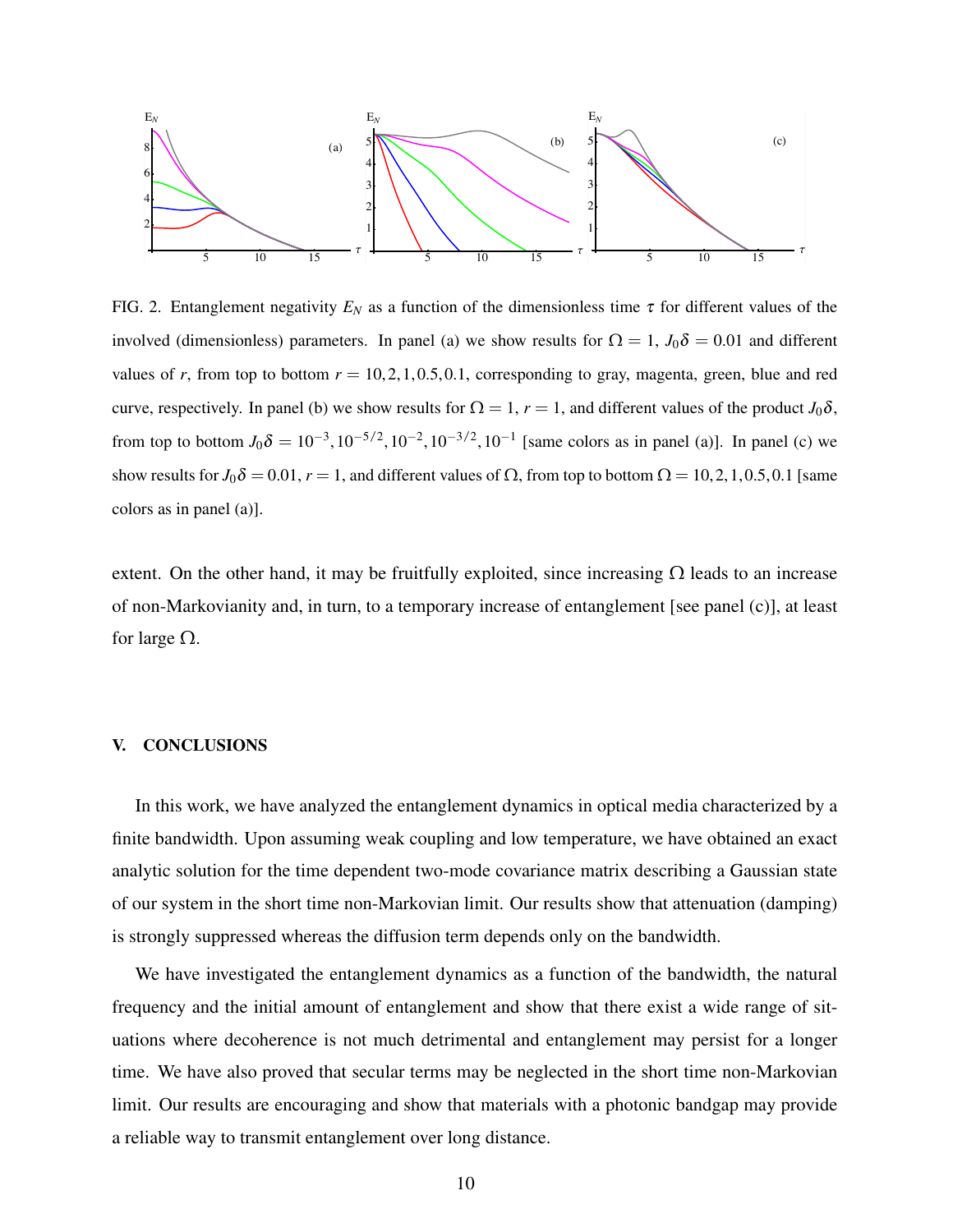### ACKNOWLEDGMENTS

This work has been supported by Khalifa University through project no. 8474000358 (FSU-2021- 018). This work is devoted to the memory of Margherita.

- <span id="page-10-0"></span>[1] Gardiner, C. W. & Zoller, P. *Quantum Noise* (Springer, New York, 2000)
- [2] Soare, A. *et al.* Experimental noise filtering by quantum control. *Nature Phys* 10, 825-829 (2014)
- [3] Levy, A., Kiely, A., Muga, J. G., Kosloff, R. & Torrontegui, E. Noise resistant quantum control using dynamical invariants *New J. Phys.* 20, 025006 (2018)
- [4] Rossi, M. A. C., Albarelli, F., Tamascelli, D. & Genoni, M. G. Noisy Quantum Metrology Enhanced by Continuous Nondemolition Measurement. *Phys. Rev. Lett.* 125, 200505 (2020)
- [5] Olivares A., Paris M. G. A. Photon subtracted states and enhancement of nonlocality in the presence of noise. *J. Opt. B* 7, S392 (2005)
- [6] Paris M. G. A. Small amount of squeezing in high-sensitive realistic interferometry. *Phys. Lett. A* 201, 132 (1995).
- [7] Myatt, C. J. *et al*. Decoherence of quantum superpositions through coupling to engineered reservoirs. *Nature* 403, 269 (2000)
- [8] Piilo, J. & Maniscalco, S. Driven harmonic oscillator as a quantum simulator for open systems. *Phys. Rev. A* 74, 032303 (2006)
- <span id="page-10-3"></span>[9] Bellomo, B., Lo Franco, R. & Compagno, G. Non-Markovian Effects on the Dynamics of Entanglement. *Phys. Rev. Lett.* 99, 160502 (2007)
- <span id="page-10-1"></span>[10] Bellomo, B., Lo Franco, R., Maniscalco, S & Compagno, G. Dynamics of quantum correlations in two-qubit systems within non-Markovian environments *Int. J. Mod. Phys. B* 27, 1345053 (2013)
- <span id="page-10-2"></span>[11] H.-P. Breuer and F. Petruccione, *The Theory of Open Quantum Systems* (Oxford University Press, New York, 2002)
- [12] Xu, J.-S. *et al.* Experimental recovery of quantum correlations in absence of system-environment back-action. *Nature Commun.* 4, 2851 (2013)
- [13] Dehghani, A., Mojaveri, B., Bahrbeig, R.J., Nosrati, & F.; Franco, R.L. *Entanglement transfer in a noisy cavity network with parity-deformed fields*. *J. Opt. Soc. Am. B* 36, 1858 (2019)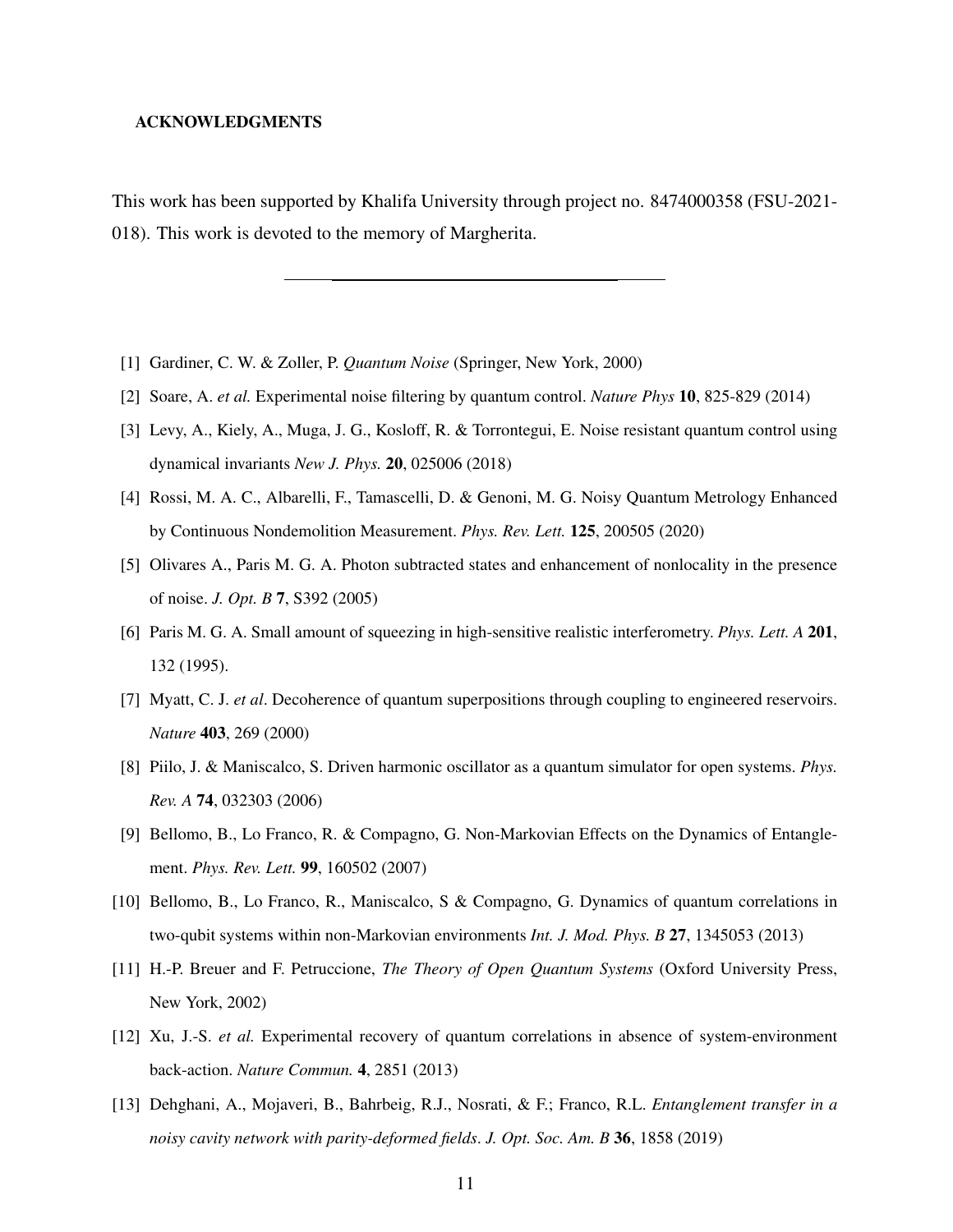- <span id="page-11-0"></span>[14] Dehghani, A., Mojaveri, B. & Vaez, M. *Spin-Bath Dynamics in a Quantum Resonator-Qubit System: Effect of a Mechanical Resonator Coupled to a Central Qubit*. *J. Theor. Phys* 59, 3107 (2020)
- <span id="page-11-1"></span>[15] Gorini, V., Kossakowski, A. & Sudarshan, E. C. G. Completely positive dynamical semigroups of N-level systems. *J. Math. Phys.* 17, 821 (1976)
- <span id="page-11-2"></span>[16] Leggett, A. J. *et al.*. Dynamics of the dissipative two-state system. *Rev. Mod. Phys.* 59, 1 (1987)
- [17] Shnirman, A., Makhlin, Y. & Schön, G. Noise and Decoherence in Quantum Two-Level Systems. *Phys. Scr. T* 102, 147 (2002)
- [18] Paavola, J., Piilo, J., Suominen, K.-A. & Maniscalco, S. Environment-dependent dissipation in quantum Brownian motion. *Phys. Rev. A* 79, 052120 (2009)
- <span id="page-11-3"></span>[19] Martinazzo, R., Hughes, K. H. , Martelli, F. & Burghardt, I. Effective spectral densities for systemenvironment dynamics at conical intersections: S2-S1 conical intersection in pyrazine. *Chem. Phys.* 377, 21-29 (2010)
- <span id="page-11-4"></span>[20] Breuer, H.-P. , Laine, E.-M., Piilo, J. & Vacchini, B. Colloquium: Non-Markovian dynamics in open quantum systems. *Rev. Mod. Phys.* 88, 021002 (2016)
- [21] de Vega, I. & Alonso, D. Dynamics of non-Markovian open quantum systems. *Rev. Mod. Phys.* 89, 015001 (2017)
- <span id="page-11-5"></span>[22] Trapani, J., Bina, M., Maniscalco, S. & Paris, M. G. A. Collapse and revival of quantum coherence for a harmonic oscillator interacting with a classical fluctuating environment. *Phys. Rev. A* 91, 022113 (2015)
- <span id="page-11-6"></span>[23] Bina, M., Grasselli, F. & Paris, M. G. A. Continuous-variable quantum probes for structured environments. *Phys. Rev. A* 97, 012125 (2018)
- [24] Sehdaran, S., F., Bina, M., Benedetti, C. & Paris, M. G. A. Quantum Probes for Ohmic Environments at Thermal Equilibrium. *Entropy* 21, 486 (2019)
- <span id="page-11-7"></span>[25] Gebbia, F., Benedetti, C., Benatti, F., Floreanini, R., Bina, M. & Paris, M. G. A. Two-qubit quantum probes for the temperature of an Ohmic environment. *Phys. Rev. A* 101, 032112 (2020)
- <span id="page-11-8"></span>[26] Prior, J., de Vega, I., Chin, A. W., Huelga, S. F. & Plenio, M. B. Quantum dynamics in photonic crystals. *Phys. Rev. A* 87, 013428 (2013)
- [27] Foresi, J., Villeneuve, P., Ferrera, J. et al. Photonic-bandgap microcavities in optical waveguides. *Nature* 390, 143?145 (1997)
- [28] Qiao, B. and Ruda, H. E. Quantum computing using entanglement states in a photonic band gap. *J. Appl. Phys.* 86, 5244 (1999)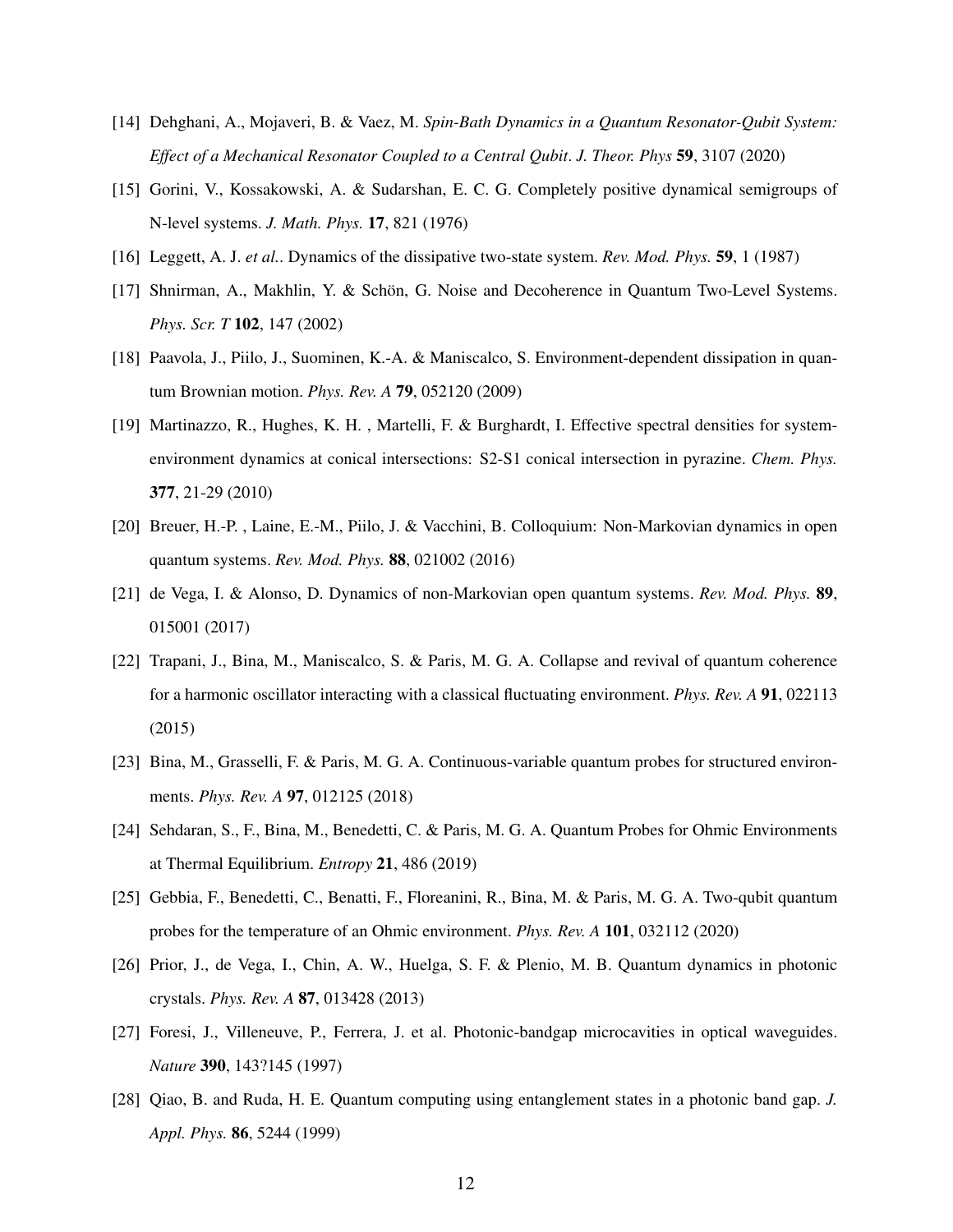- <span id="page-12-0"></span>[29] Liu, Y., Houck, A. Quantum electrodynamics near a photonic bandgap. *Nature Phys.* 13, 48 (2017)
- [30] Q. Sheng, W. Mao, L. Han, S. Che. Fabrication of Photonic Bandgap Materials by Shifting Double Frameworks. *Chem. Eur. J.* 24, 17389 (2018).
- <span id="page-12-1"></span>[31] Hood, J. D. *et al.*. Atom-atom interactions around the band edge of a photonic crystal waveguide. *Proc. Natl. Acad. Sci. U. S. A.* 113, 10507 (2016)
- [32] Yu, S.-P., Muniz, J. A., Hung, C.-L. & Kimble, H. J. Two-dimensional photonic crystals for engineering atom-light interactions. *Proc. Natl. Acad. Sci. U. S. A.* 116, 12743 (2019)
- <span id="page-12-2"></span>[33] Javadi, A. *et al.* Single-photon non-linear optics with a quantum dot in a waveguide. *Nat. Comm.* 6, 8655 (2015)
- <span id="page-12-3"></span>[34] Vasile, R., Olivares, S., Paris, M. G. A. & Maniscalco, S. Continuous variable entanglement dynamics in structured reservoirs, *Phys. Rev. A* 80, 062324 (2009)
- <span id="page-12-4"></span>[35] Hu, B. L., Paz, J. P. & Zhang, Y. Quantum Brownian motion in a general environment: Exact master equation with nonlocal dissipation and colored noise. *Phys. Rev. D* 45, 2843 (1992)
- <span id="page-12-5"></span>[36] Intravaia, F., Maniscalco, S. & Messina, A. Density-matrix operatorial solution of the non-Markovian master equation for quantum Brownian motion, *Phys. Rev. A* 67, 042108 (2003)
- <span id="page-12-7"></span><span id="page-12-6"></span>[37] Serafini, A. *Quantum Continuous Variables: A Primer of Theoretical Methods* (CRC Press, 2017).
- [38] Ferraro, A., Olivares, S. & Paris, M. G. A. *Gaussian States in Quantum Information* (Bibliopolis, Napoli Series on Physics and Astrophysics, 2005).
- [39] Vasile, R., Giorda P., Olivares, S., Paris, M. G. A. & Maniscalco, S. Nonclassical correlations in non-Markovian continuous-variable systems. *Phys. Rev. A* 82, 012313 (2010)
- <span id="page-12-8"></span>[40] Teklu, B. Continuous-variable entanglement dynamics in Lorentzian environment. *Phys. Lett. A* 432, 128022 (2022)
- <span id="page-12-10"></span><span id="page-12-9"></span>[41] Vidal, G., Werner, R. F. Computable measure of entanglement. *Phys. Rev. A* 65, 032314 (2002)
- [42] Bennett, C. H., DiVincenzo, D. P., Smolin, J. A. & Wootters, W. K. Mixed-state entanglement and quantum error correction, *Phys. Rev. A* 54, 3824 (1996)
- [43] Giedke, G., Wolf, M. M., Krüger, O., Werner, R. F. & Cirac, J. I. Entanglement of Formation for Symmetric Gaussian States, *Phys. Rev. Lett.* 91, 107901 (2003)
- <span id="page-12-11"></span>[44] Marian P. & Marian, T. A. Entanglement of Formation for an Arbitrary Two-Mode Gaussian State. *Phys. Rev. Lett.* 101, 220403 (2008)
- <span id="page-12-12"></span>[45] Yu, T. & Eberly, J. H. Finite-Time Disentanglement Via Spontaneous Emission. *Phys. Rev. Lett.* 93, 140404 (2004)